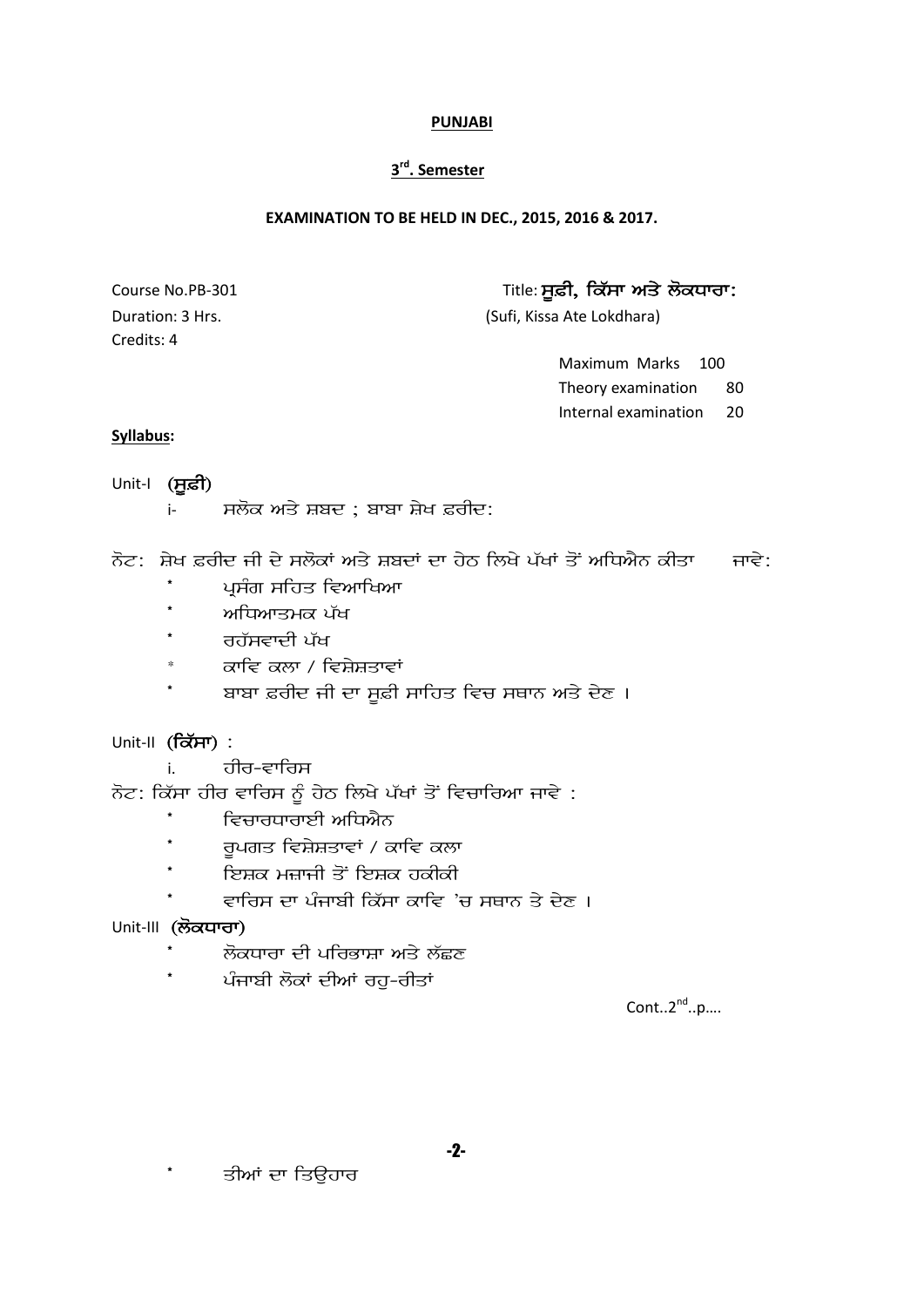- ਲੋਕ ਸਾਹਿਤ ਦੀ ਸਿਰਜਣ ਪਕਿਰਿਆ
- ਲੋਕ ਨਾਜਾਂ ਦਾ ਜਨਮ ਅਤੇ ਵਿਕਾਸ
- ਪੰਜਾਬ ਦੀਆਂ ਲੋਕ ਖੇਡਾਂ

#### **Books prescribed:**

- i. ਹੀਰ-ਵਾਰਿਸ, (ਸੰਪਾ.) ਪੋ.ਬਿਕਰਮ ਸਿੰਘ ਘਮੰਣ, ਵਾਰਿਸ਼ ਸ਼ਾਹ ਫਾਉਂਡੇਸ਼ਨ, ਅੰਮਿਤਸਰ ।
- ii. ਸਲੋਕ ਅਤੇ ਸ਼ਬਦ,(ਸੰਪਾ.) ਪੋ. ਸਾਹਿਬ ਸਿੰਘ, ਸ਼ੋਮਣੀ ਗਰਦਆਰਾ ਪਬੰਧਕ ਕਮੇਟੀ, ਅੰਮਿਤਸਰ (ਸਟੀਕ) ।
- iii. ਲੋਕਧਾਰਾ ਦੀ ਭੂਮਿਕਾ, (ਸੰਪਾ.) ਡਾ. ਭੂਪਿੰਦਰ ਸਿੰਘ ਖਹਿਰਾ, ਡਾ.ਸੂਰਜੀਤ ਸਿੰਘ, ਪਬਲੀਕੇਸ਼ਨ ਬਿਊਰੋ, ਪੰਜਾਬੀ ਯੂਨੀਵਰਸਿਟੀ ਪਟਿਆਲਾ, ਪਟਿਆਲਾ ।

Note: For examiner and paper setter:

There will be four units in this paper.

Unit-I shall have two parts i.e.(a) & (b) and a candidate will be required to attempt one question from each part.

Part-a The nature of question shall be of reference to context.

Part-b The nature of question shall be of Literary Criticism as per prescribed text/contents each question shall carry ten (10) marks 2x10= 20.

Unit-II shall have eight questions and candidate will be required to attempt four questions out of given eight in about 150 words. The nature of the questions shall be text/content oriented as per prescribed text/contents. Each question shall carry five marks

#### $4x5=20$ .

Unit-III shall have four questions and candidate will be required to attempt two questions out of given four in about 600 words. The nature of the questions shall be text/content oriented as per prescribed text/contents in the syllabus. Each question shall carry 10 marks

#### $2x10=20$

Unit-IV shall have two parts i.e. (a) & (b).

Part (a) shall have five questions and candidate will be required to attempt all the five questions. The question shall be of basic/conceptual / definition & nature. Each question shall carry two marks. 5x2= 10.

Part-b Shall have ten multiple choice questions. 10x1= 10 Equal weightage shall be given to all the texts/contents prescribed in the syllabus.

Distribution of Internal Assignment 20 Marks

- i. Class Test : 10 Marks
- ii. Two written assignments: 10 Marks (05 Marks each)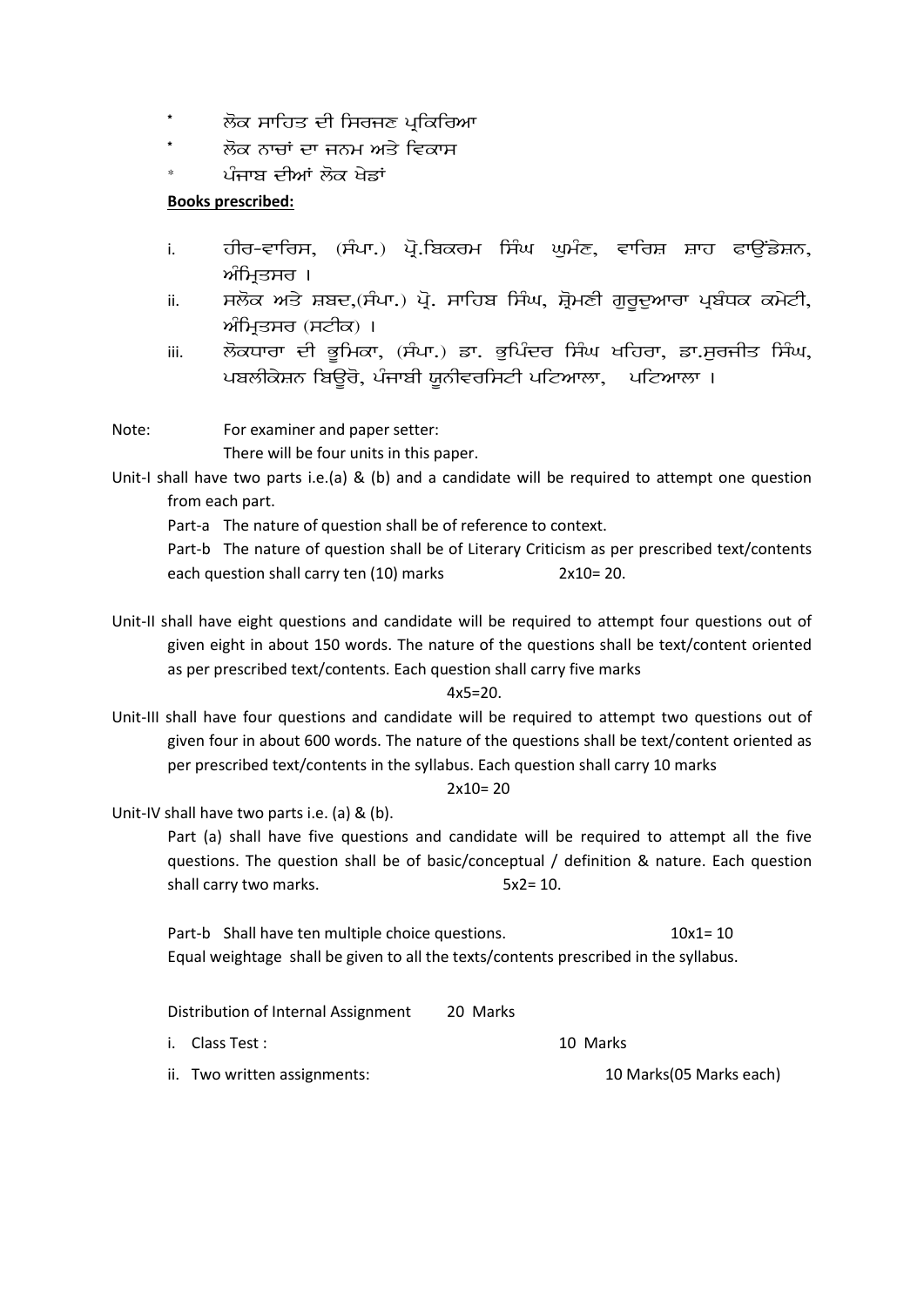#### **4th. Semester**

#### **EXAMINATION TO BE HELD IN MAY, 2016, 2017 & 2018.**

**Duration:3 Hrs.** ivitation:3 Hrs.

# Course No.PB-401 Title: ਪੰਜਾਬੀ ਨਾਵਲ,ਸਾਹਿਤ ਸਿਧਾਂਤ ਅਤੇ ਭਾਸ਼ਾ

Credits: 4 (Punjabi Noval, Sahit Sidhant Ate Bhasha Vigiyan).

Maximum Marks 100

Theory examination 80

Internal examination 20

#### **Syllabus:**

#### Unit-I (ਪੰਜਾਬੀ ਨਾਵਲ)

i. ਇੱਕ ਮਿਆਨ ਦੋ ਤਲਵਾਰਾਂ

ਨੋਟ: ਉਪਰੋਕਤ ਨਾਵਲ ਨੂੰ ਹੇਠ ਲਿਖੇ ਪੱਖਾਂ ਤੋਂ ਪੜ੍ਹਿਆ ਅਤੇ ਪੜ੍ਹਾਇਆ ਜਾਵੇ ।

- \* ਵਿਸ਼ਾ ਪੱਖ
- ਪਾਤਰ ੳਸਾਰੀ
- ਪਲਾਟ / ਕਥਾਨਕ
- ਨਾਵਲ ਕਲਾ
- ਨਾਵਲਕਾਰ ਦੀ ਪੰਜਾਬੀ ਸਾਹਿਤ ਨੂੰ ਦੇਣ ਅਤੇ ਸਥਾਨ ।

#### Unit-II (ਸਾਹਿਤ ਸਿਧਾਂਤ)

- ਸਾਹਿਤ ਦੀ ਪਰਿਭਾਸ਼ਾ, ਪੁਯੋਜਨ ਤੇ ਤੱਤ
- $^*$  ਮਾਹਿਤ ਤੇ ਸਮਾਜ ਦਾ ਆਪਸੀ ਸੰਬੰਧ
- $^*$  swiftler and the dividing property and the piracle and the piracle and the piracle and  $\pi$ ਸਵੈਜੀਵਨੀ) ।

## Unit- III: (ਭਾਸ਼ਾ ਵਿਗਿਆਨ)

- ਪੰਜਾਬੀ ਭਾਸ਼ਾ ਦੀ ਬਣਤਰ ਅਤੇ ਵਿਸ਼ੇਸ਼ਤਾਵਾਂ
- \* ਪੰਜਾਬੀ ਭਾਸ਼ਾ ਦਾ ਇਤਿਹਾਸ
- ਸਵਰ ਅਤੇ ਵਿਅੰਜਨ; ਪਰਿਭਾਸ਼ਾ, ਧੁਨੀਆਂ ਦਾ ਵਰਗੀਕਰਨ ।

Cont.. $2^{nd}$ ..p..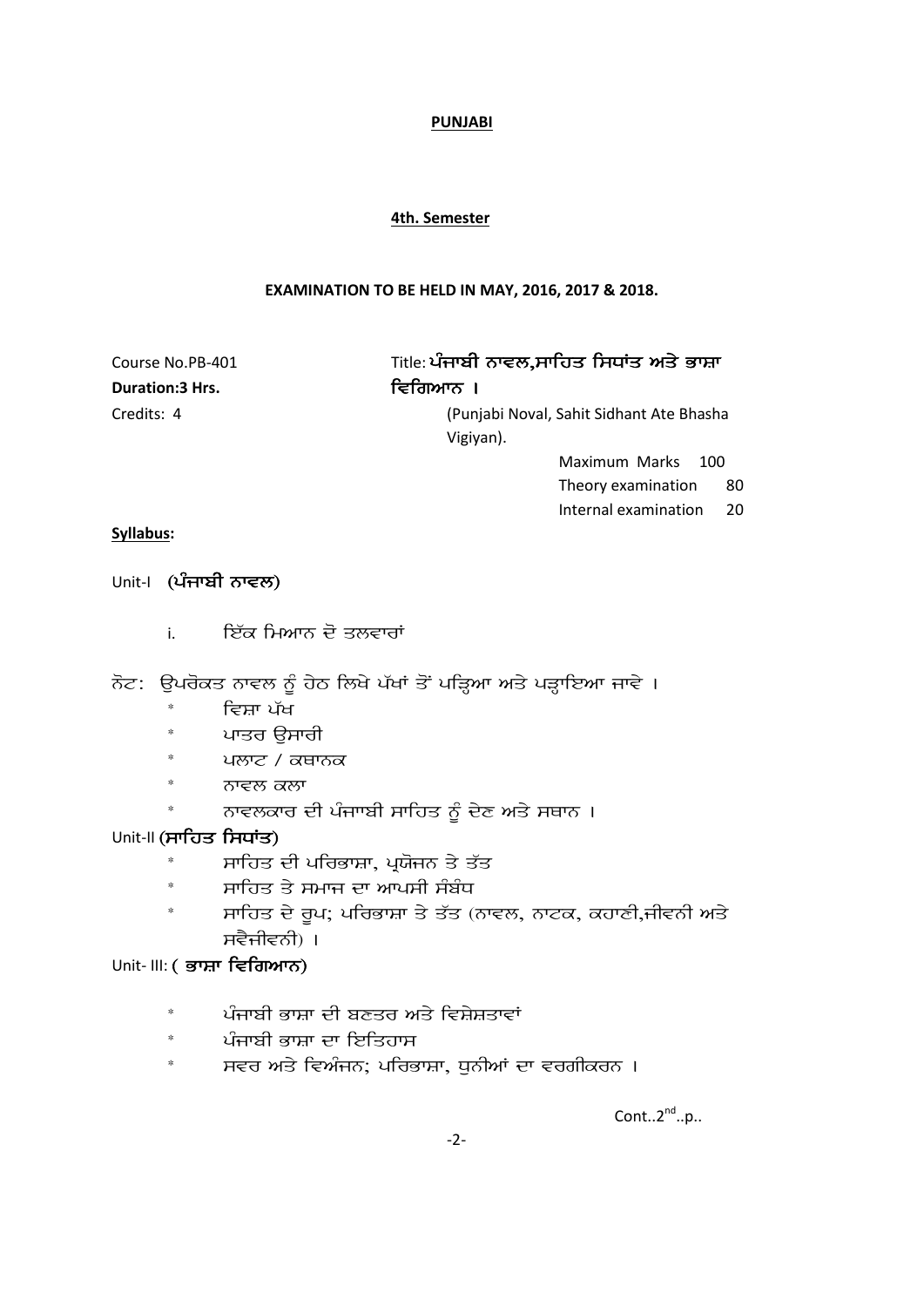#### **Books prescribed:**

- 1. ਇੱਕ ਮਿਆਨ ਦੋ ਤਲਵਾਰਾਂ: ਨਾਨਕ ਸਿੰਘ
- $2.$  ਬਾਹਿਤ ਸ਼ਾਸਤ੍ਰ $:$  ਰੋਸ਼ਨ ਲਾਲ ਆਹਜਾ
- 3. ਪੰਜਾਬੀ ਦੀ ਪਾਠ-ਪੁਸਤਕ (ਸੰਪਾ) ਪ੍ਰੋ. ਬਲਦੇਵ ਸਿੰਘ ਚੀਮਾ, ਪਬਲੀਕੇਸ਼ਨ ਬਿਊਰੋ, ਪੰਜਾਬੀ ਯਨੀਵਰਸਿਟੀ ਪਟਿਆਲਾ, ਪਟਿਆਲਾ ।
- Note: For examiner and paper setter:

There will be four units in this paper.

Unit-I shall have four questions and candidate will be required to attempt two questions.

The nature of question shall be of Literary Criticism as per prescribed text/contents each question shall carry ten (10) marks. 2x10= 20.

Unit-II shall have eight questions and candidate will be required to attempt four questions out of given eight in about 150 words. The nature of the questions shall be text/content oriented as per prescribed text/contents. Each question shall carry five marks

 $4x5=20$ .

Unit-III shall have four questions and candidate will be required to attempt two questions out of given four in about 600 words. The nature of the questions shall be text/content oriented as per prescribed text/contents in the syllabus. Each question shall carry 10 marks

 $2x10=20$ 

Unit-IV shall have two parts i.e. (a) & (b).

Part (a) shall have five questions and candidate will be required to attempt all the five questions. The question shall be of basic/conceptual / definition & nature. Each question shall carry two marks. 5x2= 10.

Part-b Shall have ten multiple choice questions. 10x1= 10

Equal weightage shall be given to all the texts/contents prescribed in the syllabus.

| Distribution of Internal Assignment |                              | 20 Marks |                         |
|-------------------------------------|------------------------------|----------|-------------------------|
|                                     | i. Class Test :              |          | 10 Marks                |
|                                     | ii. Two written assignments: |          | 10 Marks(05 Marks each) |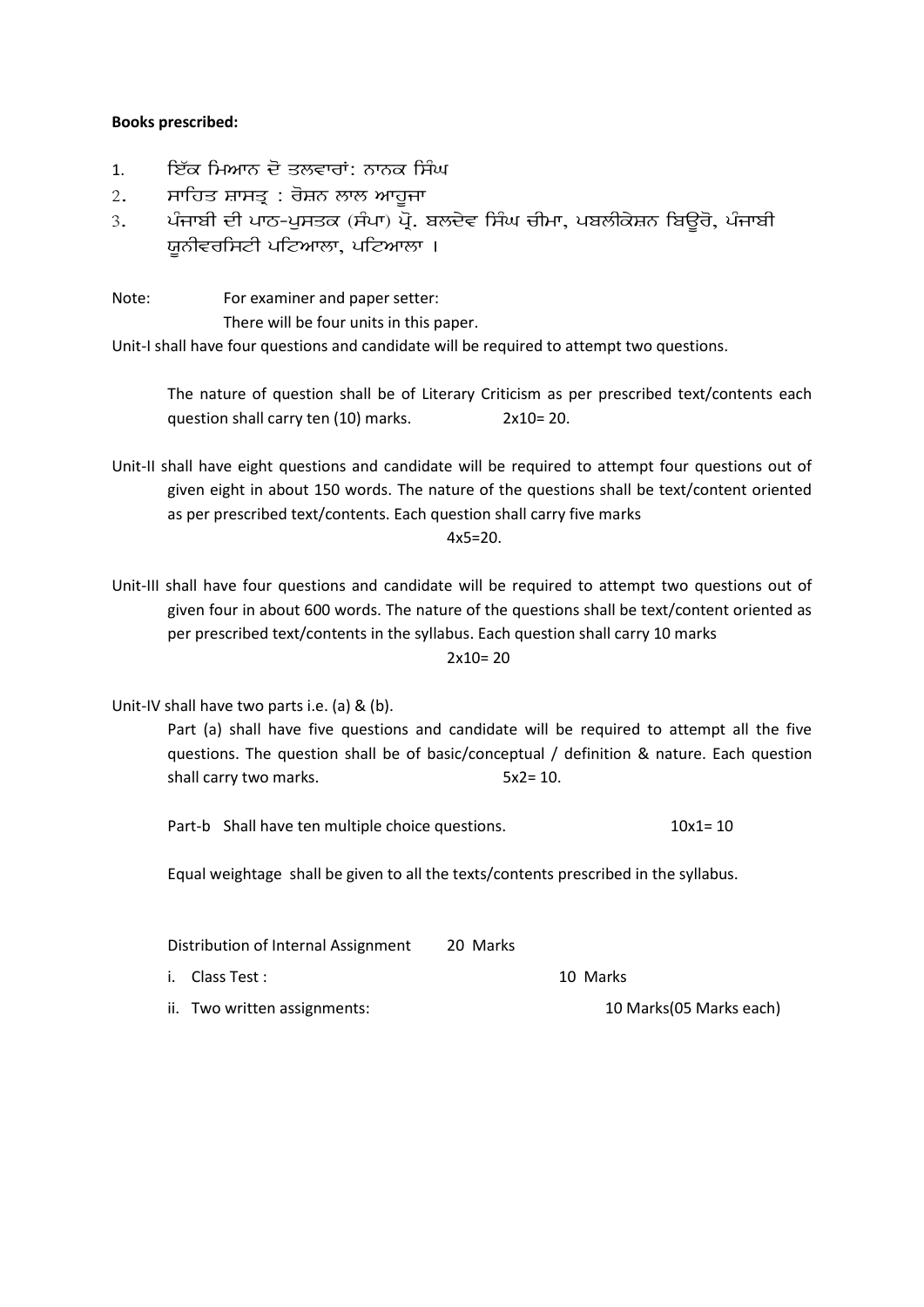#### **5th. Semester**

#### **EXAMINATION TO BE HELD IN DEC., 2016, 2017 & 2018.**

Duration: 3 Hrs. (Gurmat Kav Ate Adhunik Vartak) Credits: 4

Course No.PB-501 Title: ਗੁਰਮਤਿ ਕਾਵਿ ਅਤੇ ਆਧੁਨਿਕ ਵਾਰਤਕ ।

Maximum Marks 100 Theory examination 80 Internal examination 20

#### **Syllabus:**

 $Unit-I$  (ਗਰਮਤਿ ਕਾਵਿ)

## ਜਪੁਜੀ ਸਾਹਿਬ $\;$ ; ਸ਼੍ਰੀ ਗੁਰੂ ਨਾਨਕ ਦੇਵ ਜੀ ।

- ਪਸੰਗ ਸਹਿਤ ਵਿਆਖਿਆ
- \* ਅਧਿਆਤਮਕ ਪੱਖ
- \* ਵਿਚਾਰਧਾਰਾਈ ਅਧਿਐਨ
- \* ਕਾਵਿ ਕਲਾ
- ਗਰ ਨਾਨਕ ਸਾਹਿਬ ਜੀ ਦੀ ਗਰਮਤਿ ਕਾਵਿ ਵਿਚ ਦੇਣ ।

#### Unit-II

## ਸਾਵੀਂ ਪੱਧਰੀ ਜ਼ਿੰਦਗੀ ; ਗੁਰਬਖਸ਼ ਸਿੰਘ ਪ੍ਰੀਤਲੜੀ

- \* ਵਿਚਾਰਧਾਰਾਈ ਪੱਖ
- \* ਕਲਾ ਪੱਖ / ਵਾਰਤਕ ਕਲਾ
- $^*$  icanੇ ਇਕ ਲੇਖ ਦਾ ਆਲੋਚਨਾਤਮਕ ਅਧਿਐਨ
- $^*$  ਪੀਤਲੜੀ ਦਾ ਪੰਜਾਬੀ ਵਾਰਤਕ ਸਾਹਿਤ ਵਿਚ ਸਥਾਨ ਅਤੇ ਦੇਣ ।

 $Cont..2<sup>nd</sup>..p....$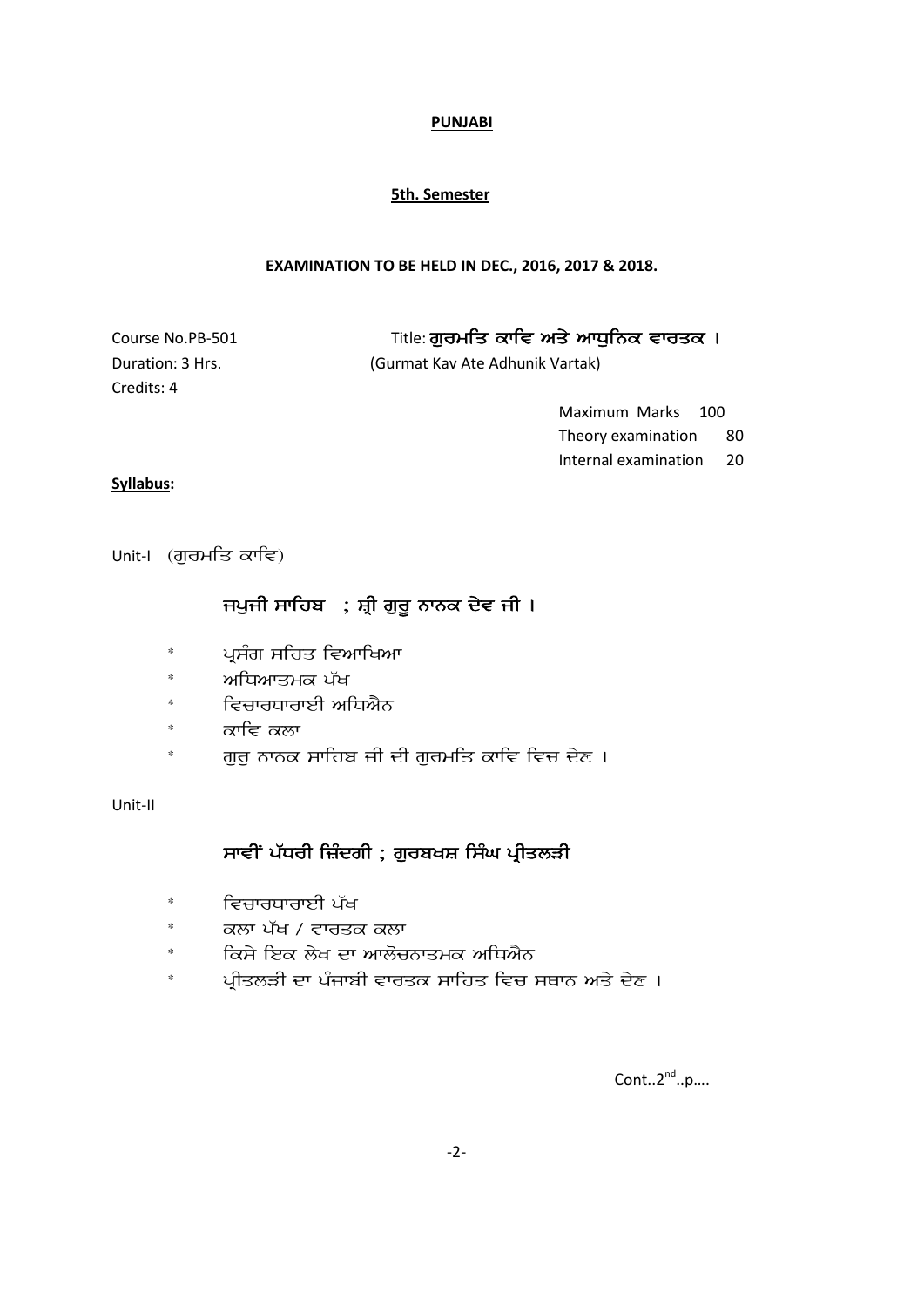Unit-III

## ਆਰਸੀ; ਪ੍ਰਿ. ਤੇਜਾ ਸਿੰਘ (ਸਵੈਜੀਵਨੀ)

- ਸਵੈਜੀਵਨੀ ਤੇ ਜੀਵਨੀ ਦੀ ਪਰਿਭਾਸ਼ਾ
- ਚੰਗੀ ਸਵੈਜੀਵਨੀ ਦੀਆਂ ਵਿਸ਼ੇਸ਼ਤਾਵਾਂ
- ਕਿਸੇ ਇਕ ਕਾੰਡ ਦਾ ਆਲੋਚਨਾਤਮਕ ਅਧਿਐਨ
- $^*$  ipp. ਮਿੰਗ ਇਸੇ ਪੰਜਾਬੀ ਵਾਰਤਕ ਸਾਹਿਤ ਵਿਚ ਸਥਾਨ ਤੇ ਦੇਣ ।

#### **Books prescribed:**

- 1. jpujI swihb, (stIk) poR. Swihb isMG
- $2.$   $\blacksquare$  ਸਾਵੀਂ ਪੱਧਰੀ ਜ਼ਿੰਦਗੀ, ਲੇਖਕ ਗਰਬਖਸ਼ ਸਿੰਘ ਪ੍ਰੀਤਲੜੀ(text book)
- 3. AwrsI, lyKk ipR. qyjw isMG svYjIvnI (text book)
- Note: For examiner and paper setter: There will be four units in this paper.

Unit-I shall have two parts i.e.(a) & (b) and a candidate will be required to attempt one question from each part.

Part-a The nature of question shall be of reference to context.

Part-b The nature of question shall be of Literary Criticism as per prescribed text/contents each question shall carry ten (10) marks 2x10= 20.

- Unit-II shall have eight questions and candidate will be required to attempt four questions out of given eight in about 150 words. The nature of the questions shall be text/content oriented as per prescribed text/contents. Each question shall carry five marks  $4x5=20$ .
	-
- Unit-III shall have four questions and candidate will be required to attempt two questions out of given four in about 600 words. The nature of the questions shall be text/content oriented as per prescribed text/contents in the syllabus. Each question shall carry 10 marks

#### $2x10=20$

Unit-IV shall have two parts i.e. (a) & (b).

Part (a) shall have five questions and candidate will be required to attempt all the five questions. The question shall be of basic/conceptual / definition & nature. Each question shall carry two marks. 5x2= 10.

Part-b Shall have ten multiple choice questions. 10x1= 10

Equal weightage shall be given to all the texts/contents prescribed in the syllabus.

Distribution of Internal Assignment 20 Marks

i. Class Test : 10 Marks

ii. Two written assignments: 10 Marks (05 Marks each)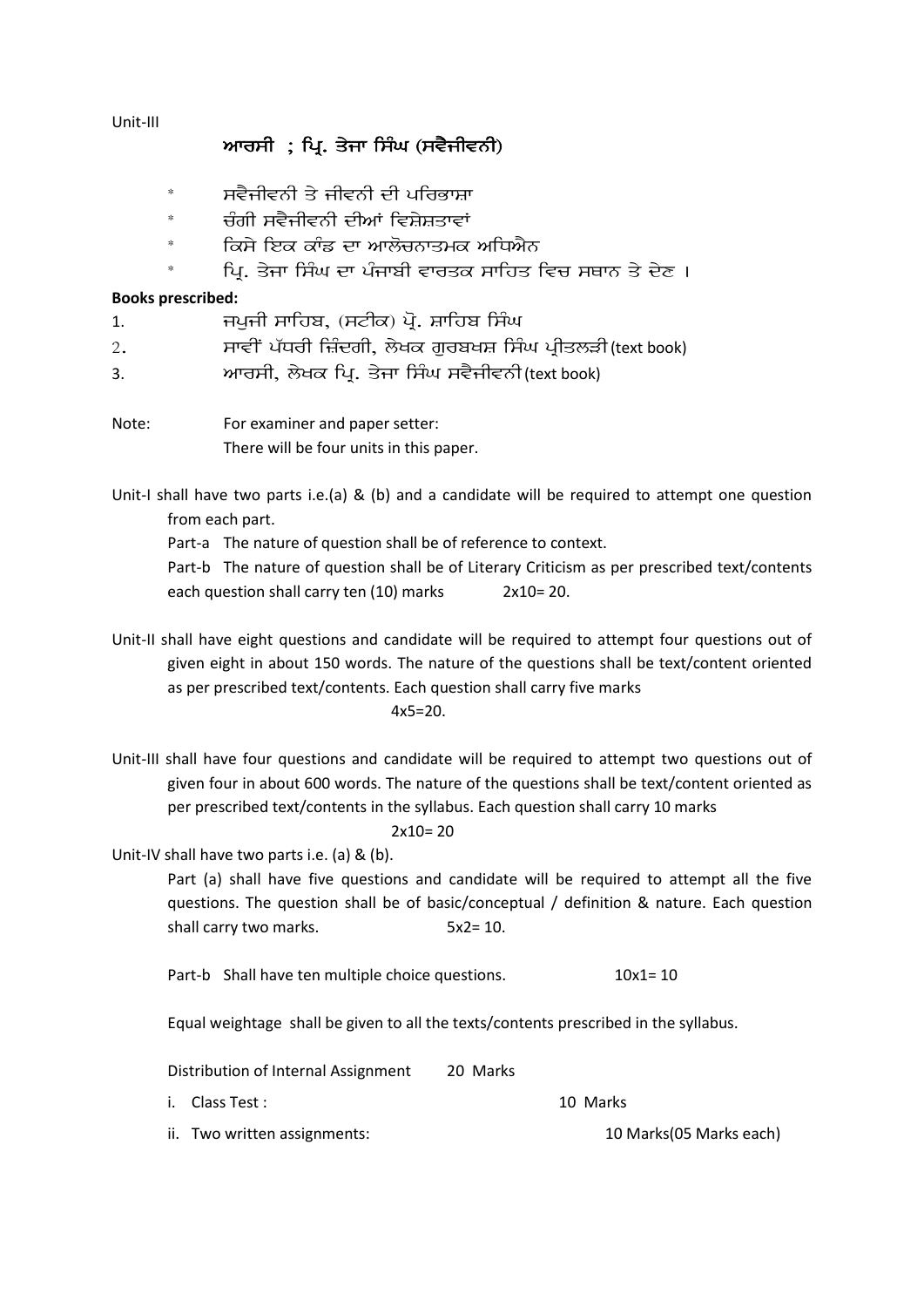#### **6th. Semester**

#### **EXAMINATION TO BE HELD IN MAY, 2017, 2018 & 2019.**

| Course No.PB-601 | Title: ਰਿਆਸਤੀ ਪੰਜਾਬੀ ਸਾਹਿਤ ਦਾ ਇਤਿਹਾਸ । |
|------------------|----------------------------------------|
| Duration: 3 Hrs. | (Riasati Punjabi Sahit Da Itihas)      |
| Credits: 4       |                                        |
|                  | Maximum Marks 100                      |
|                  | Theory examination<br>-80              |

# **Syllabus:**

## Unit-I (ਰਿਆਸਤੀ ਪੰਜਾਬੀ ਕਵਿਤਾ)

| ਰਿਆਸਤੀ ਪੰਜਾਬੀ ਸਾਹਿਤ ਦਾ ਆਰੰਭ ਤੇ ਮੋਢੀ ਸਾਹਿਤਕਾਰ ਬਾਰੇ _ ਨਿਰਣਾ । |  |
|-------------------------------------------------------------|--|
| ਰਿਆਸਤੀ ਪੰਜਾਬੀ ਕਵਿਤਾ ਦਾ ਆਰੰਭ ਤੇ ਵਿਕਾਸ ।                      |  |

## Unit-II (ਰਿਆਸਤੀ ਪੰਜਾਬੀ ਗਲਪ ਅਤੇ ਨਾਟਕ)

- 1. irAwsqI pMjwbI glp dw AwrMB qy ivkws [
- 2. ਰਿਆਸਤੀ ਪੰਜਾਬੀ ਨਾਟਕ ਦਾ ਆਰੰਭ ਤੇ ਵਿਕਾਸ ।

## Unit-III (ਰਿਆਸਤੀ ਪੰਜਾਬੀ ਭਾਸ਼ਾ)

- 1. ਰਿਆਸਤ ਵਿਚ ਪੰਜਾਬੀ ਭਾਸ਼ਾ ਦੀ ਸਥਿਤੀ ਅਤੇ ਦਰਪੇਸ਼ ਸਮਸਿਆਵਾਂ ।
- 2. ਰਿਆਸਤੀ ਸਾਹਿਤ ਨੂੰ ਲੇਖਣ ਦੀਆਂ ਸਮਸਿਆਵਾਂ ।

 $Cont..2<sup>nd</sup>..p....$ 

Internal examination 20